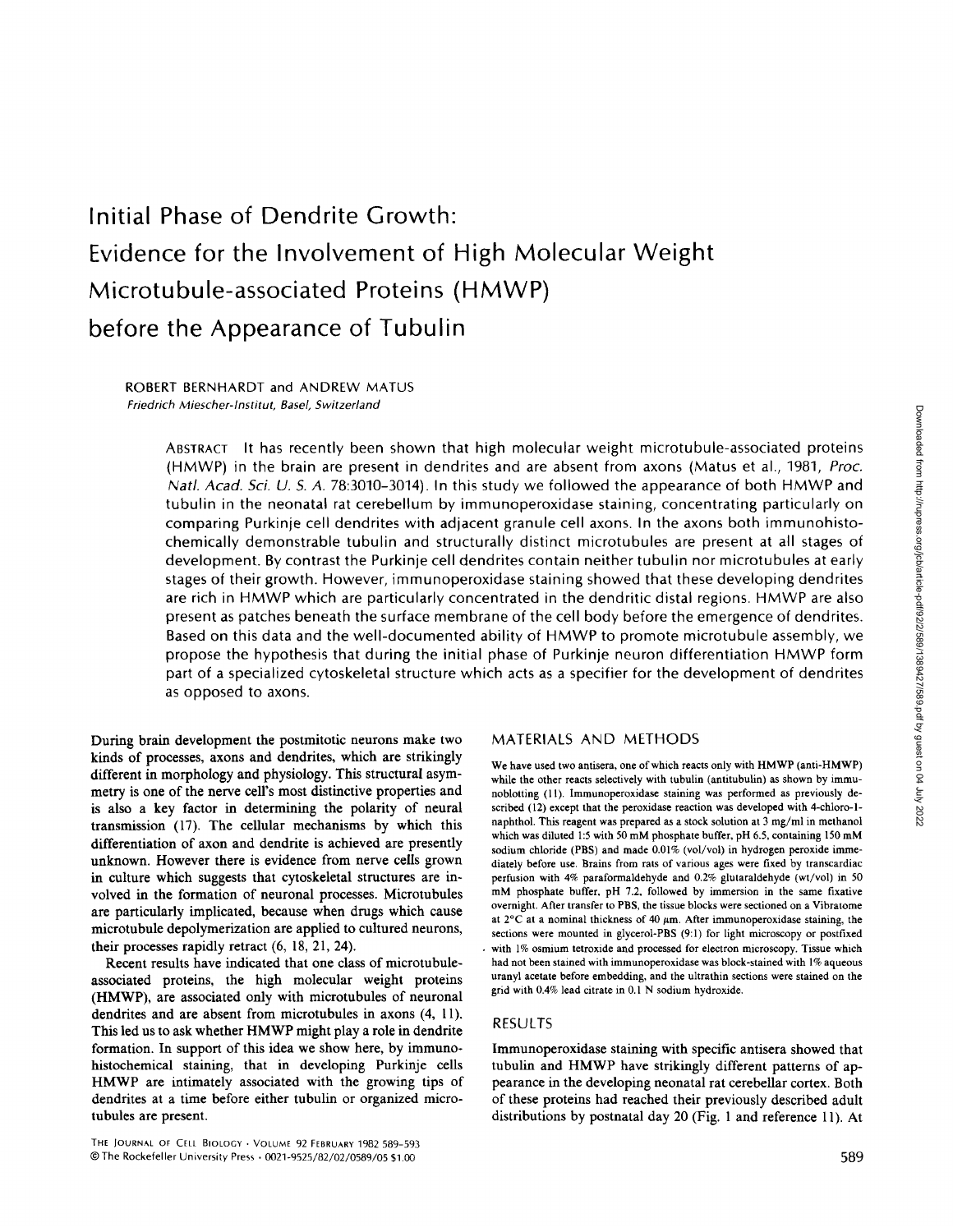this time tubulin was present in microtubules of both glial and neuronal cells, and of both axons and dendrites (Fig.  $1B$ ), meuronal cells, and of both axons and dendrites  $(Fig, 1B)$ , whereas HMWP was associated only with microtubules in dendrites  $(Fig, 1A)$ 

At earlier times the distribution of both tubulin and  $HMWP$ 



differed markedly from this adult pattern in a fashion which was most clearly demonstrated in Purkinje cell dendrites (Fig. 2). In sections taken from 10-d-old cerebellum, the growing dendrites of the Purkinje cells, and particularly their distal portions, are rich in HMWP (Fig.  $2A$ ). Furthermore, as expected from the distribution of HMWP in adult brain, there is no anti-HMWP staining in the parallel fiber axons which surround the Purkinje cell dendrites (Fig.  $2A$ ). Staining an adjacent section from the same tissue block with antitubulin produces an inversion of this pattern; the parallel fiber axons are strongly stained and they effectively outline the Purkinje cell dendrites which are not stained by antitubulin (Fig.  $2B$ ).

cell dendrites which are not standed by antitubulin (Fig. 2B). In still younger tissue (3 d postnatal), strong anti-HMWP

FIGURE 1 Two sections taken from the cerebellum of a 21-d-old rat stained with anti-HMWP (A) and antitubulin (B). Anti-HMWP staining appears in Purkinje cell bodies and dendrites. Also visible is the stained cell body and an apical dendrite of a Golgi neuron (arrowhead) as well as stained dendrites of granule and other neurons in the granular layer. Antitubulin ( $B$ ) stains cell bodies and dendrites of Purkinje cells and other types of neurons and in addition axons, of which the most prominent are the parallel fibers which are cut in cross section and appear as stained dots filling the which are cut in cross section and appear as stance dots filling the space between the Purkinje cell dendrites. Bar, 30  $\mu$ m.  $\times$  300



FIGURE 2 A pair of sections from 10-d-old rat cerebellum. When stained with anti-HMWP (A) Purkinje cell bodies (Pcb) and<br>dendrites (Pcd) are the most prominent feature. There is no staining of the parallel fiber axons. Sta a quite different pattern, in which Purkinje cell bodies and dendrites are unstained but the parallel fiber axons are strongly stained. a quite different pattern, in which runking cent boutes and denoties are unstanced but the parallel fiber Bar. 30 km,  $\times$  500. The dividing granule cells in the external granular layer (*ex.gl)* are faintly stained. *In.gl,* inner granular layer, bar, 30  $\mu$ m. x 300.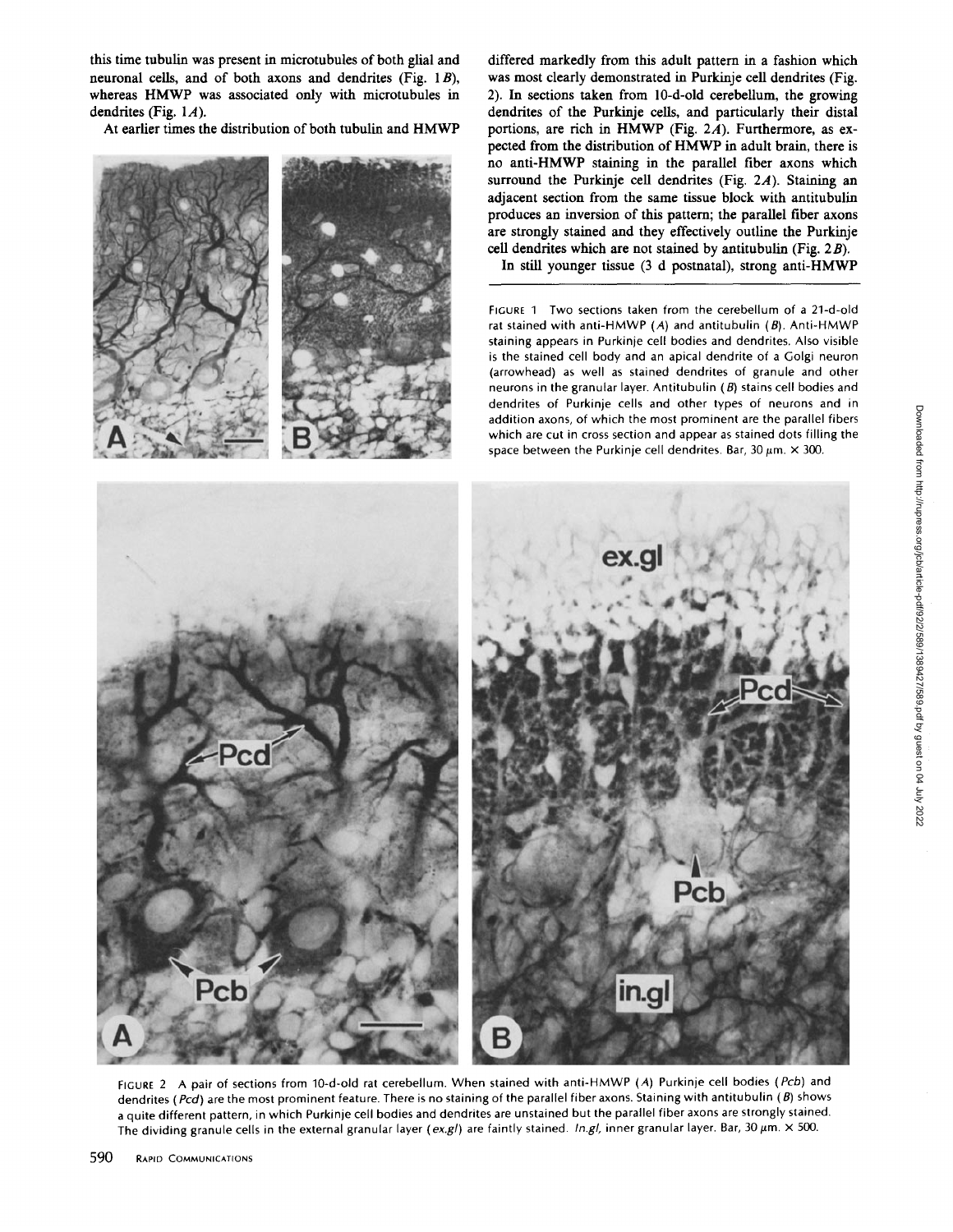

FIGURE 3 Purkinje cells in a section from 3-d-old cerebellum stained with anti-HMWP. Staining occurs throughout the cell body<br>except for the nucleus (where the cells are numbered). The staining is weakest in the center of tends to form patches under the surface membrane (at points marked by arrowheads in cells  $3, 5, 6$ , and  $8$ ). The section is focused to optimally display the two HMWP patches in cell 3. Staining is also particularly strong in dendritic tips (indicated by arrows on cells 2 and 4). The tip on cell 4 can be traced back to the cell body and shows the stronger staining of the distal dendrite as compared to the proximal dendrite and cell body. Bar  $40 \mu m \times 800$ compared to the proximal dendrite and cell body. Bar, 40 pm. x 800.

staining can be seen in the advancing tips of the growing<br>Purkinje cell dendrites as they first emerge from the cell body (cells  $2$  and  $4$  in Fig. 3). In cells where the first dendritic protrusions are just beginning to form, concentrated patches of HMWP occur beneath the cell surface (arrowheads in Fig. 3). These patches are not limited to the apical surface of the cells because high concentrations of HMWP are also present in the somatic spines which form transitorily during Purkinje cell development (some can be seen in Fig. 3). These somatic spines are dendritelike, being postsynaptic to the developing climbing fiber axons  $(9, 17)$ . As the apical dendrites grow, the strongest anti-HMWP staining remains associated with the advancing dendrite tip. In places where the cell body and all of the growing dendrite are within the plane of section the appearance of the stained material suggests that there is a decreasing gradient of HMWP from tip to cell body (cell  $4$  in Fig. 3).

Thus, at this early stage of dendrite growth, immunohistochemical staining indicates that the dendrites contain HMWP but lack tubulin, whereas the surrounding axons do contain tubulin. Since tubulin is the major structural constituent of microtubules, we examined samples of postnatal cerebellar cortex by electron microscopy to see whether there was a corresponding difference in microtubular organization between axons and dendrites. Fig.  $4A$  shows the apical portion of a Purkinje cell, in 10-d-old rat cerebellum, from which dendrites (numbered  $1-4$ ) are growing in between developing parallel (number 1-4) are growing in between developing parallel fiber axons. Examining areas of such neuropil at higher magnification (Fig.  $4B$ ) shows that whereas microtubules are abundant in axons (arrowheads), they are very sparse in Purkinje cell dendrites, which instead contain smooth endoplasmic reticulum as their most prominent feature. These growing dendrites also possess a dense filamentous network filling the  $\alpha$  drives also possess a dense filamentous network filling the  $c_1$  coplasm between the subcellular organelles (Fig.  $\epsilon$ C).

DISCUSSION<br>Previous work has indicated that in various types of brain neurons the HMWP are selectively associated with microtubules in dendrites (4, 11). Here we used the cerebellar Purkinje cell as a model to discover what role the HMWP might play in dendrite formation during neuronal differentiation. The cerebellar cortex is particularly suitable for such a study because the molecular layer in which the developing Purkinje cell dendrites are situated consists mainly of them and of developing parallel fiber axons which provide a convenient control.

The results demonstrate a striking difference between the patterns of microtubular development in these axons and dendrites. In the Purkinje cell dendrites, the HMWP appear several days before either tubulin or microtubular structures. In contrast, the adjacent parallel fiber axons contain both tubulin and structurally distinct microtubules from the earliest stage of their extrusion from the granule cell body.

This is in general agreement with previous ultrastructural This is in general agreement with previous untustructural observations of the cerebellar cortex during postnatal devel-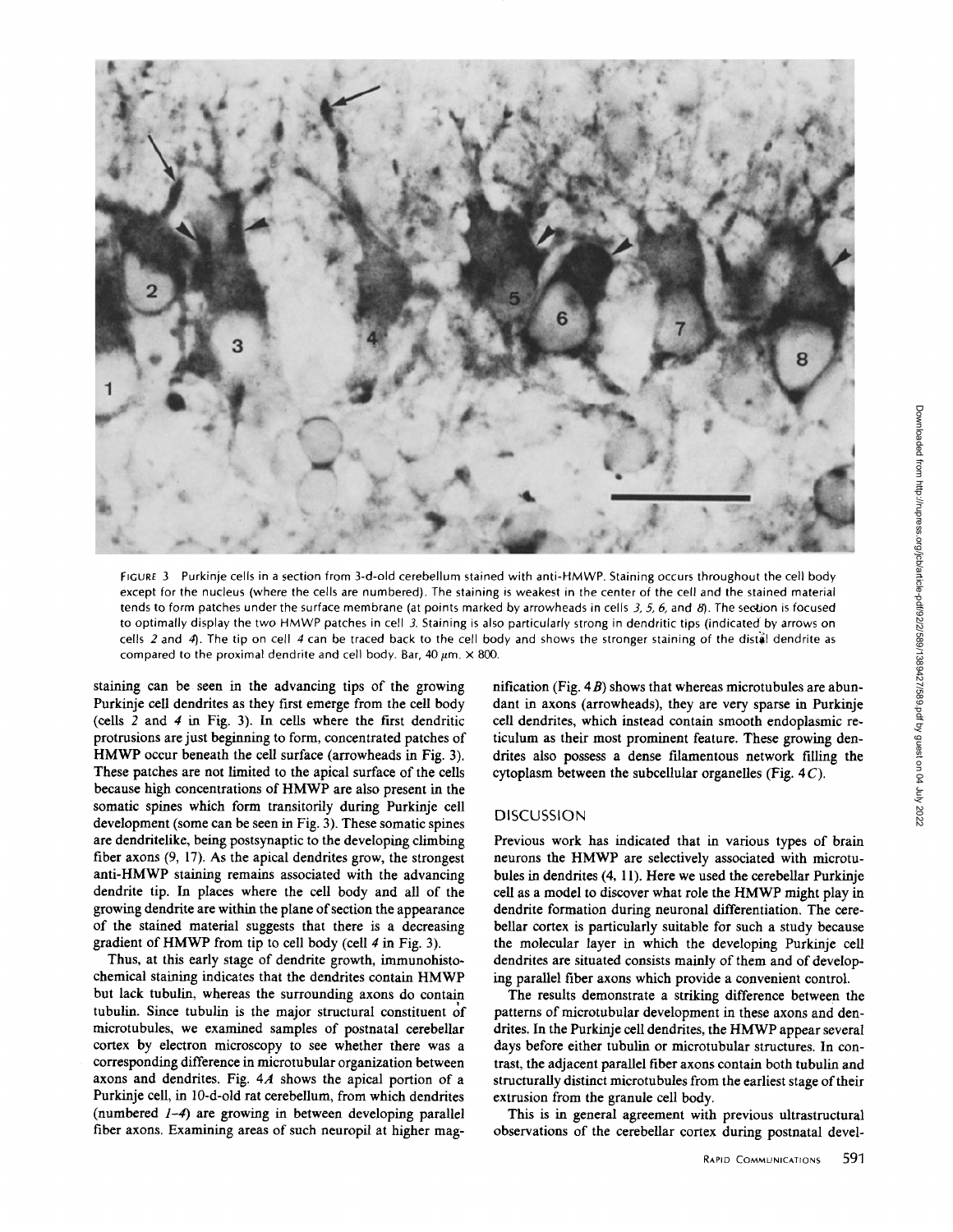

FIGURE 4 Electron micrographs of cerebellar cortex from 10-d-old<br>rat brain. (A) The apical expansion of a growing Purkinje cell (Pc) rat brain. (A) The apical expansion of a growing Purkinje cell (PC)<br>Concelling certains four deadlife beenshee (purphered 3, 4). Sur from which emerge four dendritic branches (numbered 1-4) Surrounding it is a mixture of growing parallel fiber axons and some smaller dendrite branches cut in transverse section.  $(B)$  Part of a growing dendrite and surrounding processes. The parallel fiber axons (arrows) each contain several microtubules in contrast to the Purkinje cell dendrite (Pd) which contains smooth endoplasmic reticulum ( $sr$ ) and mitochondria ( $m$ ) but no visible microtubules.  $f(C)$  Part of a Purkinje cell dendrite showing the filamentous network (C) Part of a Purkinje cell dendrite showing the filamentous network which fills the cytoplasm between the initiation and smooth endoplasmic reticulum. Bars: A, 1  $\mu$ m; B, 0.4  $\mu$ m; C, 0.2  $\mu$ m. A,  $\times$  13,000; B,  $\times$  25,000; C,  $\times$  50,000.

opment. While such studies have tended to concentrate on the growth cones of developing dendrites and axons, it has been noticed that dendrites contain few, if any, microtubules at early noticed that dendrites contain few, if any, microtubules at early phases of their development (1, 7, 19) . Literature surveys have emphasized that growing dendrites contain networks of 5-nm filaments and smooth endoplasmic reticulum but exclude microtubules and other subcellular organelles (8, 15) . 5-nm filaments have also been recognized as the predominant cytoplas-<br>mic feature in the growth cones of neuronal processes in culture mic require in the growth cones of neuronal processes in culture  $(5)$ . Previous studies have also demonstrated that granule cen axons contain microtubules during development, in even greater abundance than they do in adult brain (2, 13, 23) .

The most straightforward explanation of our observations is that tubulin is present in axons but absent from dendrites at early stages of neuronal differentiation. However, we cannot yet exclude the possibility that tubulin is present in both structures but in different forms of organization such that it is fixed and detected in axons but not in dendrites. On the other hand the absence of microtubular structures from developing hand the absence of microtubular structures from developing dendrites and the contrasting presence of microtubules in nascent axons correlates well with the absence of tubulin from the former and its presence in the latter.

The appearance of HMWP in the developing Purkinje cells follows a pattern which suggests that they play a significant role in the initiation and subsequent growth of the developing role in the initiation and subsequent growth of the developing dendrites. First, before the appearance of the dendritic protrusion from the cell body, concentrated patches of HMWP form under the surface membrane. Once the dendrite has emerged, high concentrations of HMWP are present in their distal tips. As the dendrite elongates, the highest concentration of HMWP remains in the advancing tip. This sequence of events suggests that the HMWP in the cell body may be involved in forming<br>a local evagination of the surface membrane which initiates a local evagination of the surface membrane which initiates dendrite formation and that the continuation of this process in dendrite formation and that the continuation of this process in the advancing dendrite promotes its further elongation. We are<br>now examining ultrathin sections stained with anti-HMWP to now examining ultrathin sections stained with anti-HMWP to determine whether the stained material at the tip of the growing<br>dendrite is indeed associated with the growth cone itself.

The process described above does not by itself seem to be The process described above does not by itself seem to be<br>Contact to another a mature Durkinia sell dendrity. UMWD sufficient to produce a mature Purkinje cell dendrite. HMWP<br>are also concentrated in the short protrusions which transitorily are also concentrated in the short protrusions which transitorily appear on the perikaryon of developing Purkinje cens and<br>reliable as centerted by against alimbing fibers (0, 17). Howe which are contacted by growing climbing fibers  $(9, 17)$ . How-<br>ever, the climbing fibers move onwards to the apical dendrites and abandon these somatic spines, which subsequently disapand abandon these somatic spines, which subsequently disappear . In addition to this phenomenon there are a number of examples of developmental abnormalities which suggest that innervation is involved in the final modeling and consolidation of the form of these dendrites (10, 16, 22) . Thus, the HMWP seem to be involved in a flexible early growth phase when the ultimate shape or even the survival of a particular dendritic branch depends upon a secondary process of endorsement which involves factors external to the Purkinje cell.

Historically, HMWP have been recognized as integral microtubule components which facilitate the assembly of tubulin (3, 14, 20) . Here we have shown that they appear in growing suggests that the HMWP act as a framework upon which the<br>microtubules are subsequently built. It may be this maturation microtubules are subsequently built . It may be this maturation of the cytoskeleton which consolidates the form of the dendrites after the initial flexible growth phase.

As we have suggested (11), the differences in molecular structure of microtubules in dendrites and axons might serve